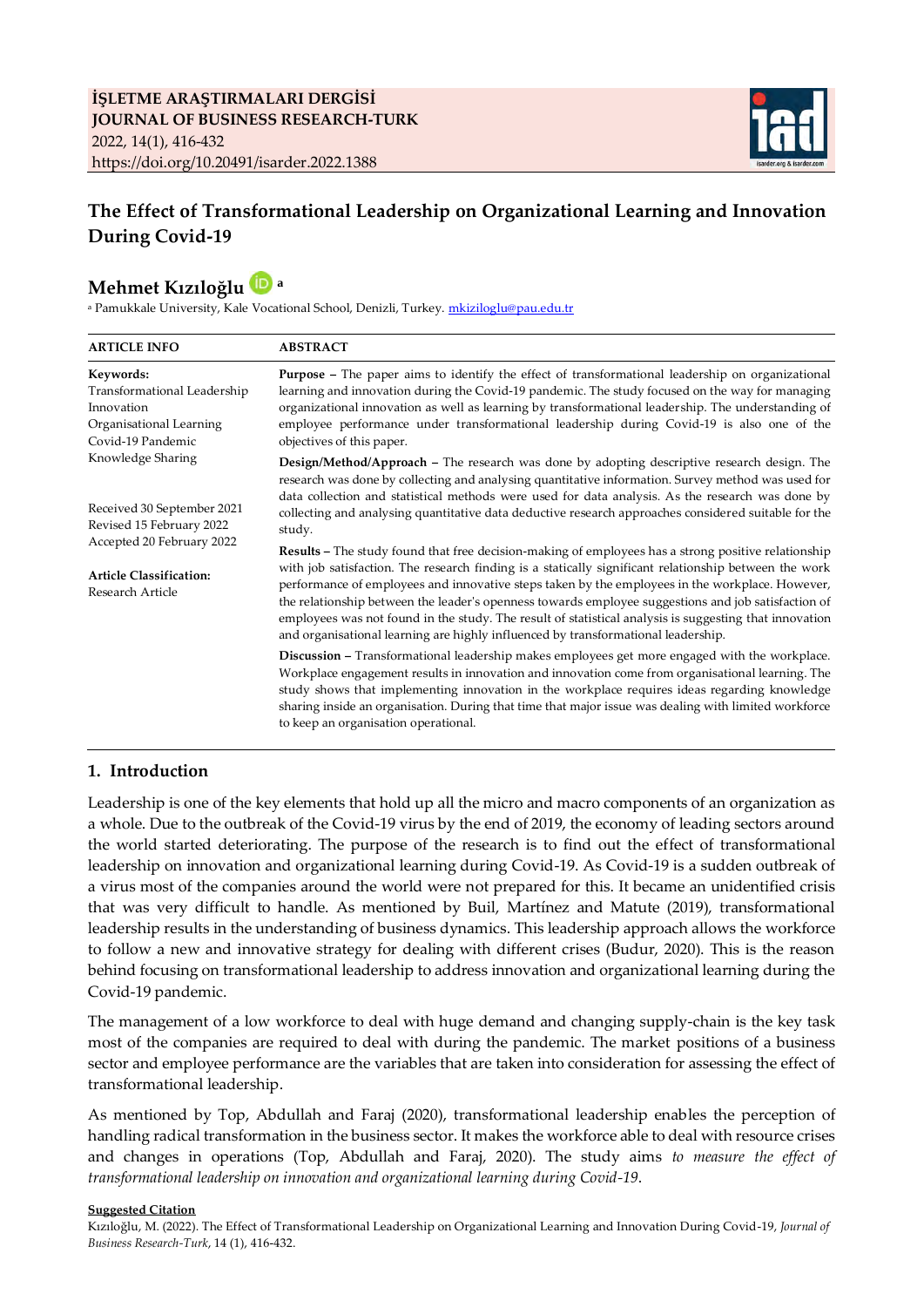The objectives of the research considering the research aim are as follows

- *To understand the way for managing organizational innovation by transformational leadership*
- *To evaluate the influence of transformational leadership on employee performance and workforce management*
- *To understand the dynamicity of organizational learning by transformational leadership.*

*Transformational Leadership Theory:* As mentioned by Chow, Salleh and Ismail (2017), transformational leadership is comparatively new in the paradigm of leadership theories. This theoretical approach refers to the increase of employee motivation and morality by the leaders. Leaders who used to adopt a transformational leadership approach focus on long-term goals. These kinds of leaders change the employees' perception about work and performing different activities in order to achieve the goals. The major aspect of this theoretical approach is the leader's concern about his or her followers (Cote, 2017). The concerns most of the time result in a high degree of work motivation in a team.

*Organizational Learning Theory:* According to Birasnav, Chaudhary and Scillitoe (2019), the theory of organizational learning focuses on a collaborative exchange of information between formal teams and individual employees. Here the learning capability refers to the skills for sharing knowledge, experience, and achievements. The exchange of intangible assets is considered as the key for organizational learning. As mentioned by Birasnav, Chaudhary and Scillitoe (2019), the origin of organizational learning relies on employee learning. Employee learning on the other hand is dependent on the external as well as internal environment of an organization.

*Theory of Organizational Innovation:* As mentioned by Gutierrez-Gutierrez, Barrales-Molina and Kaynak (2018), the dynamic capability approach is one of the most suitable theoretical approaches for organizational innovation. The rapid change in the business sector looks for compatible companies to overcome the diverse situation. This theoretical approach focuses on the adaptive mechanism of an organization to get a competitive advantage during a crisis. According to Gutierrez-Gutierrez, Barrales-Molina and Kaynak (2018), the key elements for addressing the dynamic capability of an organization are firm resources and market position.

Due to the Covid-19 pandemic, almost every business sector in different parts of the world witnessed diverse difficulties. The major issues that arose during that time is the limited workforce and poor supply-chain. Physical communication during the time of Covid-19 became nearly impossible. Most of the companies were struggling to continue their production and maintain the supply chain. 4.9% of the companies around the world had a catastrophic impact due to the limited workforce during Covid-19 (statista.com, 2021). 6% of the companies in different business sectors were heavily affected due to not getting critical supply during Covid-19.

The reason behind selecting transformational leadership is its ability to make employee motivation higher. It allows employees to deal with different situations by addressing innovative solutions. According to Budur (2020), transformational leadership is effective in terms of managing a limited workforce for getting desired objectives. The research will find out how transformational leadership can be most suitable to manage the challenges created by the Covid-19 pandemic. Due to the research, it can be addressed the impact of this specific leadership approach in organizational innovation. Here innovation is considered as a key aspect because the impact of Covid-19 in the business sector is sudden and holds a long-term effect.

The research has addressed the impact of transformational leadership in difficulties and managing crises. It is important to make sure that a company is dealing with new challenges in an innovative way. As addressed by Top, Abdullah and Faraj (2020), transformational leadership allows a workforce to go for innovation. Innovation became highly necessary after the Covid-19 outbreak as it changed the business sector in many ways. The major change that Covid-19 brought is the shift in consumers' behaviour. Innovation in production and marketing is the only way to deal with new issues in the business sector. Transformational leadership during this time can make employee motivation higher.

The study not only focused on innovation in an organization but also highlighted the importance of organizational learning. According to Birasnav, Chaudhary and Scillitoe (2019), the transformation of employee perception towards learning is mostly possible by the transformational leadership approach. The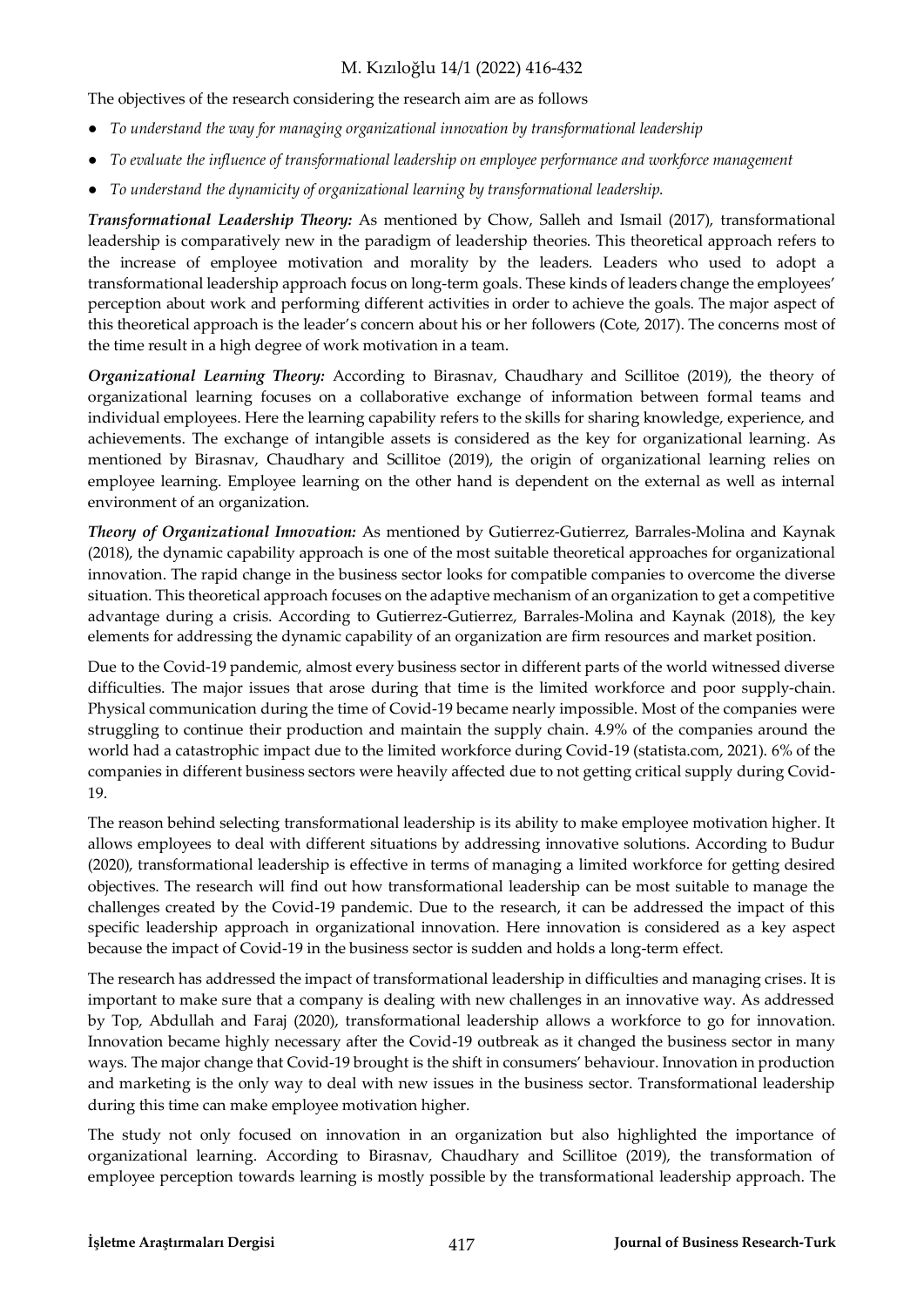effect of transformational leadership on both innovation and organizational learning can help companies to deal with the difficulties created by the Covid-19 pandemic.

# **2. Literature Review**

This study focuses on the purpose, method, and findings of previous research in a similar research area. Here the phrase similar research area refers to the use of transformational leadership in organizations and its impact on organizational performances. The study aims to address the transformational leadership effect on innovation and organizational learning during Covid-19. This study aims to understand the way other researchers perceive the concept of transformational leadership and portray the impact of this leadership approach while addressing different crises. The existing gaps in the research area were mentioned in this study. The questions that will help to meet the research objectives and research hypothesis are mentioned in the literature review.

The major question of this study is as follow

- How does transformational leadership influence organisational learning?
- What is the way of increasing innovation in an organization by adopting a transformational leadership approach?
- How transformational leadership is efficient for enhancing employee performances?

The development of the research question was done in a way that the answer will help to meet the research objectives. The aim of the research can be achieved by getting the answers to all three research questions. Based on the objectives and aim of the research hypothesis were developed for the study. Alternative hypothesis and null hypothesis were mentioned below

*H<sub>1</sub>*: Transformational leadership allows the workforce to manage the crisis in an innovative way

*H0:* Transformational leadership tends to look for a traditional way to managing crisis

*H2:* Transformational leadership widens the path to encourage organizational learning

*H0:* The impact of transformational learning in organizational learning is negligible

*H3:* The enhancement of employee performance is dependent on the leadership approach

*H0:* Employee performance in an organization has no such dependency on leadership approach

# **2.1. Transformational Leadership Concepts**

Eliyana and Ma'arif (2019) stated that transformational leadership is an approach that provides employees the freedom to work in their innovative way. The freedom to work in an individual method enhances employee satisfaction as well as work engagement. According to Eliyana and Ma'arif (2019), transformational leadership has a mediation effect on the achievement of organizational commitment. The mediation effect can be addressed by employee performance and leadership style. Eliyana and Ma'arif (2019) did a quantitative study to understand the effect of transformational leadership on job satisfaction and employee performance. The authors considered transformational leadership as independent variables. They found that the transformational leadership approach adopted by middle-level leaders has a significant impact on job satisfaction.

Buil, Martínez and Matute (2019) addressed transformational leadership as a key approach to enhance employee performance in people-oriented business. The evaluation of transformational leadership in the study was done by identifying employee attributes, emotions and behaviors. They found that transformational leadership has a direct effect on organisational identification (OID) and work engagement (WEN). Proactive personality which refers to acting in a situation rather than making a reaction parallel to transformational leadership has a moderation effect on OID and WEN. Transformational leadership in people-oriented business helps employees to make the interaction stronger between consumers and organisations.

Budur (2020) referred to transformational leadership as an approach to deal with different cultures in a structured organization. Transformational leadership is efficient to address cultural differences. The author found that the acceptance of transformational leadership is higher in some cultures where others do not like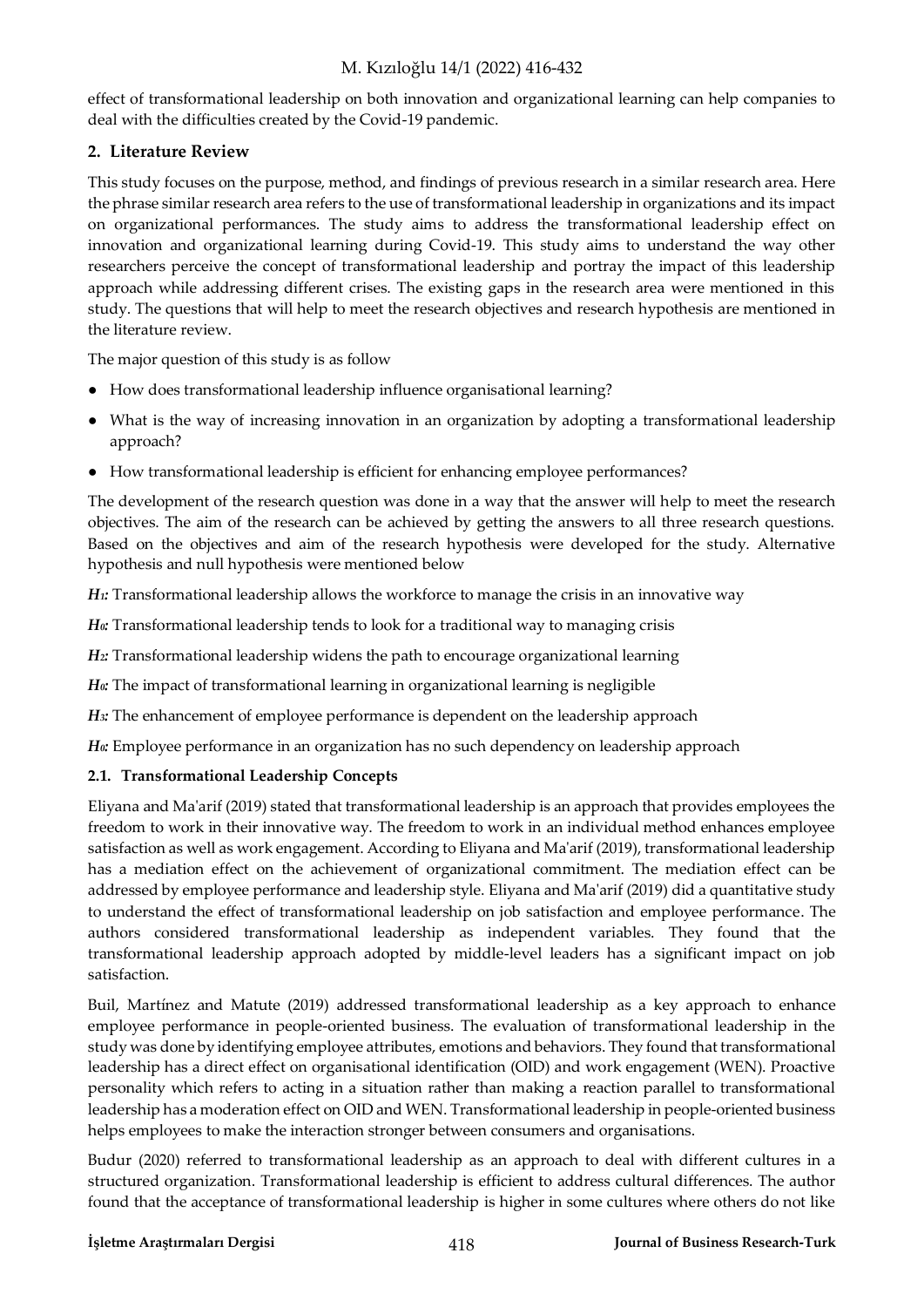to accept it. The impact of transformational leadership can be seen in terms of intellectual stimulation and individual consideration. Transformational leadership in an organization results in inspirational motivation. Budur (2020) concluded that the raising of collective perception can be done by adapting the transformational leadership approach.

# **2.2. Impact of Transformational Leadership in an Organization**

Continuing the statement made by Budur (2020), transformational leadership helps to make followers achieve the goals beyond expectation. The major impact of TL can be identified in terms of encouraging subordinates to resolve diverse difficulties. It allows employees to express innovative behaviours while finding potential solutions to an issue. Leaders who adopted a transformational approach identified the requirement of changes. Based on the changing requirements, leaders can create an exceptional vision and inspire the employees to achieve the goals. According to Top, Abdullah and Faraj (2020), the major thing that can be addressed by transformational leadership is the enhancement of employee performance. The key factor of transformational leadership is inspirational motivation.

Farahnak *et al*. (2020) identified the effect of transformational leadership on multiple managerial components such as leader attitudes, leadership, implementation success and subordinate attitudes. The major impact of TL is the attitude towards accepting any situational change. The authors mentioned the impact of changing attitudes of leaders on the subordinates' attitudes. The attitude was identified in terms of evidence-based practice. Farahnak *et al*. (2020) found that the positive impact of transformational leadership on the evidencebased practice of employees. It was also identified that change in leaders' attitude is dependent on employees' attitudes. Farahnak *et al*. (2020) further mentioned that the more employees accept changes in an organization the more the success rate increases in terms of implementing evidence-based practice.

Ahmad and Ejaz (2019) studied the growth and profitability of the textile sector by considering the impact of transformational leadership. The authors considered leadership style as one of the major reasons behind the success and failure of a business. Ahmad and Ejaz (2019) made a contrast between the leadership effect on achieving short-coming goals and long-term goals. Both transformational as well as transactional leadership have a positive effect on the growth of the textile business but transformation leadership is more effective in terms of business innovation. Ahmad and Ejaz (2019) further mentioned that transformational leadership is more required for business as it helps to motivate the workforce compared to other leadership approaches.

# **2.3. Benefits of Transformational Leadership During Crisis Management**

A crisis in a company refers to a potential threat in organizational operation that can result in heavy consequences if not taken care of effectively. As mentioned by Bowers, Hall and Srinivasan (2017), leaders play a crucial role in a company to make a way out of the crisis. The effectiveness of a leader can be assessed by his or her capacity to deal with difficulties and making potential solutions to a problem. Crisis management can be done by considering the time to resolve potential threats. A potential leader has to have the quality for resource assessment. It is necessary to look for adequate resources for initiating a crisis management plan. A leader needs to know about the organizational culture before managing and motivating the workforce for dealing with a crisis.

Scheuerlein, Chládková and Bauer (2018) considered the financial crisis as the major threat to an organization. The authors stated that the leadership quality needs to be started by the CEO of an organization. A leader needs to have an appealing, inspirational, and clear vision while operating a workforce. The consideration of both the negative and positive emotions is essential for motivating employees during a crisis. CEOs who adopted transformational leadership mostly focus on economically good times for managing financial crisis. Transformation leaders tend to reduce the emotional words during the crisis. It was also found that most of the leaders used to concentrate on present achievement for motivating employees during difficult situations.

Bhaduri (2019) stated that an organisation requires to develop competencies for transformational leadership during crisis-prone situations. Leveraging culture for identifying the most suitable leadership approach to deal with crisis situations. The author mostly addressed the issues of communication and developing trust between employees and leaders while dealing with crises. Bhaduri (2019) addressed multiple aspects of a leader that can reduce crises. These aspects are decision making, organizational capabilities, communication, effective culture in organization and development of human capital. Transformational leadership addresses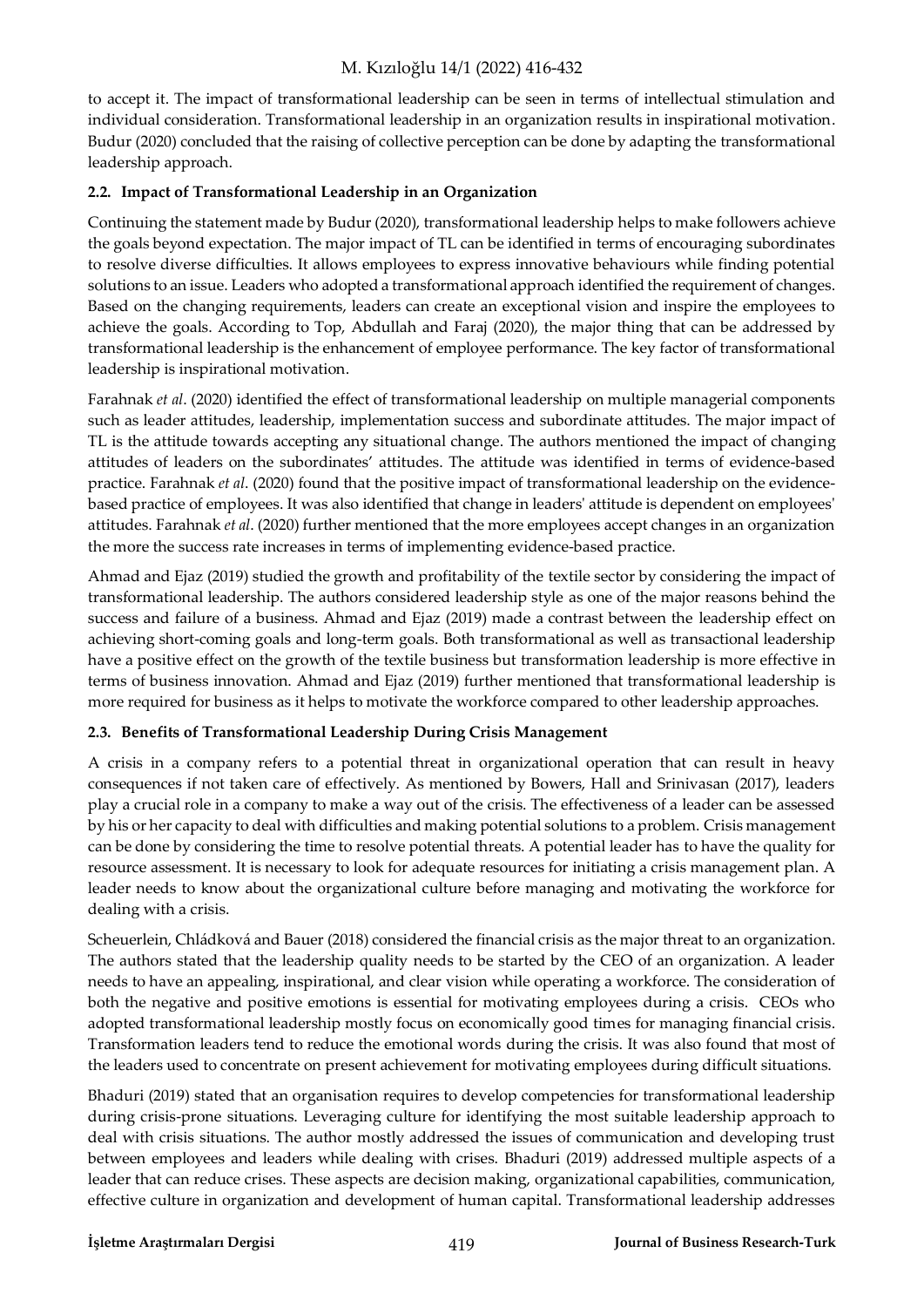the making of sense perspective, organisational agility, communicating risk-taking and resilience learning and reflecting the learning in managing crisis. Leaders need to make the vision of employees clear to achieve the goals to overcome any crisis.

# **2.4. The Way Transformational Leadership Support Organizational Learning**

Ojha, Acharya and Cooper (2018) mentioned that organisations that have ambidextrous supply chains are more prone to changing business operations. Transformational leadership here plays a significant role in order to manage the workforce for adopting the change. The way TL supports organizational learning is leads by a collaboration of functional units of an organization. Collaboration of functional units tends to enhance the firm's ability that results in the production of innovative goods. Begum *et al*. (2020) identified the three-wave mediating role associated with organizational learning for addressing the way based on which organizational learning gets support from transformational leadership. Begum *et al*. (2020) found out the dependency between psychological empowerment and sustainable organizational innovation for organizational learning led by transformational leadership.

Atan and Mahmood (2019) stated that transformational leaders used to enhance employee's competency for supporting organizational learning. The study found that employee competency is dependent on transformational leadership. TL does impact job performance in a positive way. Atan and Mahmood (2019) portrayed a series of connections between TL, employee competency, organizational performance and organizational learning. Hadi and Tola (2019) focused on the change in employee behaviour due to transformational leadership. According to Hadi and Tola (2019), this specific approach of leadership mainly enhances the work motivation of employees which reflects in employees' innovative behaviour. The impact of transformational leadership can be seen in the employees' ability for idea generation.

The estimation of an individual's creativity in the workplace and impact of organizational innovation can be interpreted by intrinsic motivation. According to Hadi and Tola (2019), the extrinsic motivation from transformational leadership has negative influence on employee's creativity. Sometimes it can be seen that transformational leadership makes employees perform beyond their capabilities that results in avoidance of personal interests. Transformational leadership supports both innovation and organizational learning at the same time.

# **2.5. Transformational Leadership Influences Innovation in the Different Operational Sector**

Innovation in a business brings sustainability and provides competitive advantages. As mentioned by Budur (2020), any organizational proceeding requires the guidance of a leader who can ensure the management of the crisis and workforce/human resources. During the Covid-19 pandemic, a huge shift towards green innovation and management can be seen in different business sectors. Most MSMEs are looking for an energyefficient supply chain and productions to meet organizational goals (unece.org, 2021). It was seen that focusing on green innovation and green energy can result in a 1.1% growth of global GDP by 2030 (unece.org, 2021). Due to this most companies are looking for green innovation. According to Singh et al. (2020), transformational leadership allows the practice of green HRM those results in green product and green process innovation. The environmental performance of a company gets influenced by transformational leadership. It is suggested that a company needs to channelize its strategic assets such as human resource potential towards green innovation (Singh *et al*. 2020).

According to Le and Lei (2019), the innovation capability of human resources depends on the impact of transformational leadership on employee extent. The key element that increases the innovation capability of a company based on transformational leadership is knowledge sharing. Knowledge sharing results in two aspects which are product innovation and process innovation. Le and Lei (2019) stated that transformational leadership is the key to channelize knowledge sharing in product and process innovation. The authors further considered the moderating effect of perceived organisational support to discuss the impact of transformational leadership. The driving force behind the relationship between transformational leadership and knowledge sharing is perceived organisational support. High perceived organisational support enhances the impact of transformational leadership on product and process innovation in an organisation (Le and Lei, 2019).

Li *et al*. (2019) considered employee behaviour towards innovation as a measuring tool for understanding the impact of transformational leadership. Employees' innovative behaviour in the workplace brings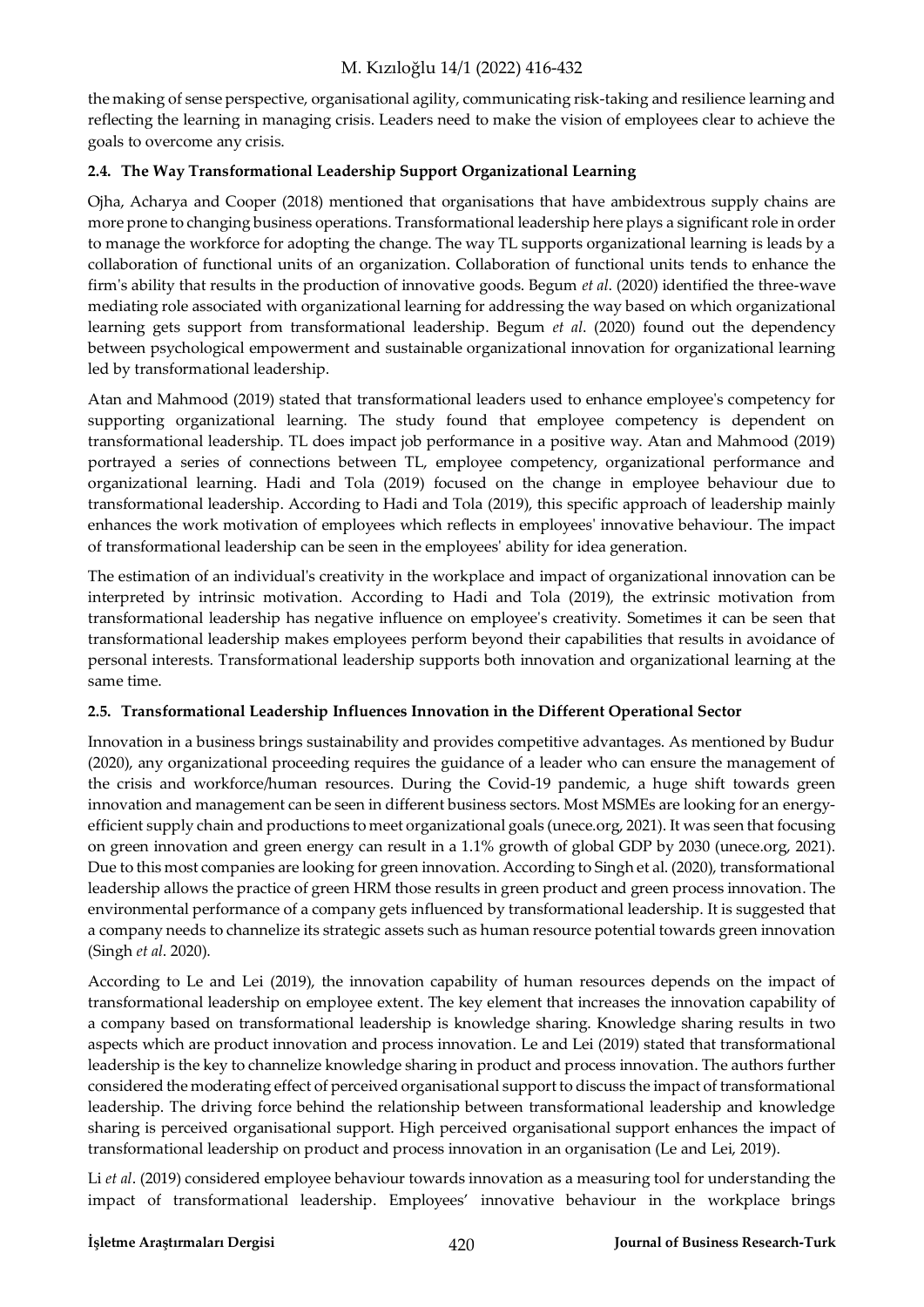sustainability to business and process innovation. Li *et al*. (2019) uses social exchange theory for developing the relationship between transformational leadership and employee behaviour towards innovation. Transformation leader ensures high engagement of employees with the work which results in innovative work behaviour. Besides that, transformational leadership helps in empowering employees to make effective decisions in the workplace. The major two factors that are the drivers for innovation in a workplace are trust in leaders and work engagement (Li *et al*. 2019).

### **2.6. Covid-19 Impact on Textile Sector**

The impact of Covid-19 is highly visible for all the operational business sectors around the world. The textile industry of Turkey is considered the oldest and expanding business sector. This sector fulfils the demand of both the foreign exports and 83 million populations. As the global supply chain of clothing and textile got heavily affected, most of the workers in the Turkish textile industry lost their jobs in 2020. During the pandemic spending on clothes and luxury items is considered spending on non-essential goods. During 2020 money spending on clothing by Turkish people decreased to 3.5% on average (Demir Seker, Nas Ozen & Acar Erdogan, 2020). It was seen that an average person in Turkey used to spend 7.5% of their total spending on clothes.

15% of the total export made by Turkey in a year is associated with clothes and clothing products. During the initial months of 2020 Turkey exports clothes worth \$3 billion in different foreign countries. The country mostly exports its clothing products to European countries. At the mid of 2020 clothing exports made by Turkey were reduced from \$3 billion to \$1.8 billion. The textile industry of Turkey has faced an export reduction of 40% in the middle of 2020. The major textile companies based in Turkey faced a reduction of stock market value by 50% (Demir Seker, Nas Ozen & Acar Erdogan, 2020).

Istanbul is considered as the textile capital of Turkey that contributes around 31% of Turkey's GDP. The majority of Covid-19 cases (around 60%) took place in Istanbul. The city accounts for 68% of the textile companies in Turkey. 16% of the textile industry workers come from Istanbul. Due to the epicenter of Covid-19 cases, textile companies in the other parts of Turkey faced a shortage of workforce. Due to the impact of the pandemic, it is estimated that the CAGR of Turkey's textile industry will be less than 1% till 2026 (Demir Seker, Nas Ozen & Acar Erdogan, 2020).

# **Conceptual Framework**



#### **Figure 1:** Conceptual Framework

The literature reviewed in this section has critical consideration of the aspects associated with transformational leadership. The literature did not evaluate the impact of transformational leadership on innovation as well as organisational learning during the Covid-19 pandemic. The study focuses on the way transformational leadership can enhance the innovation process as well as organisational learning in order to deal with the issues generated from the Covid-19 pandemic.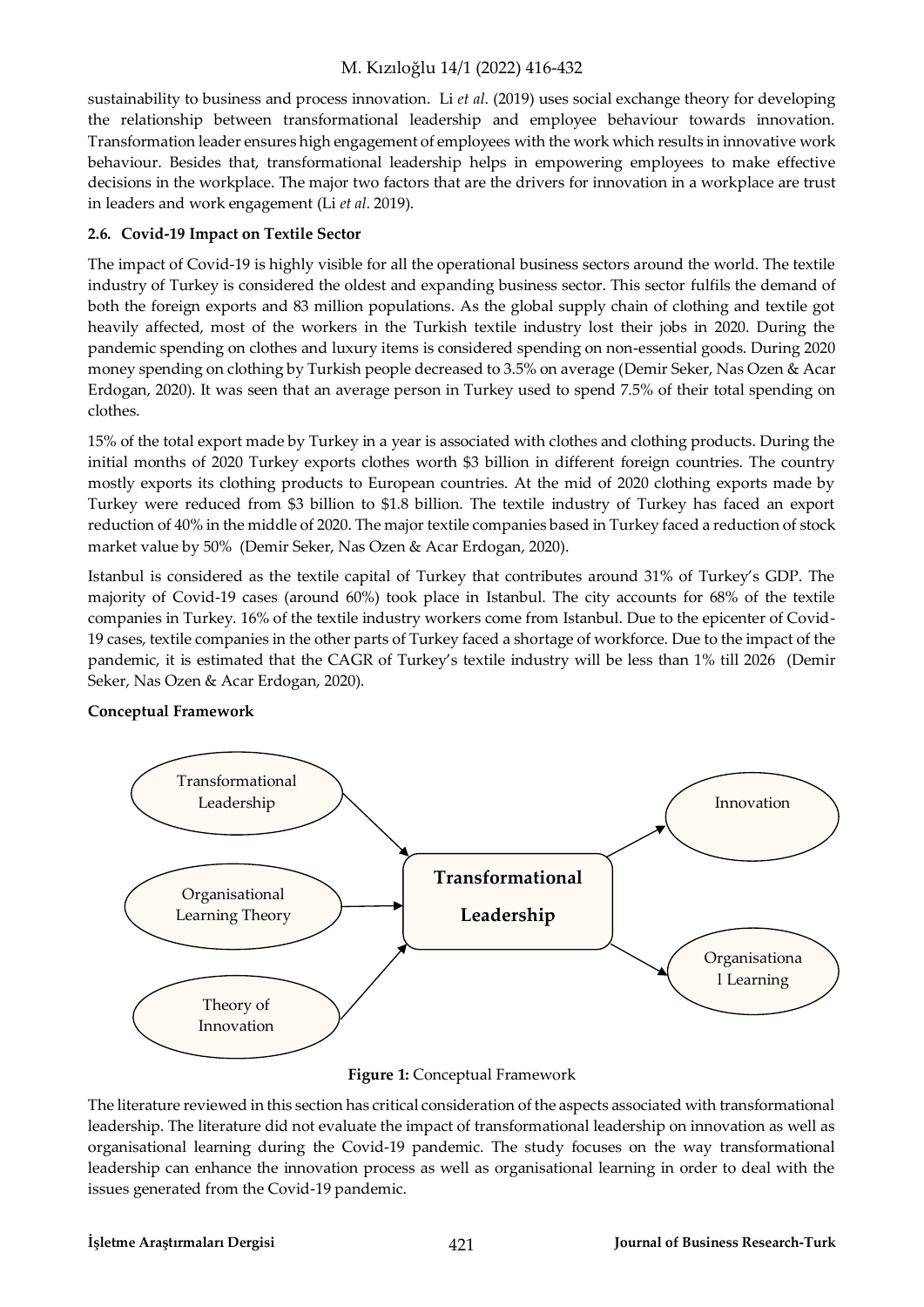# **3. Method**

This section of the research focuses on the adopted methodology during the study. Four major aspects have been considered to discuss the adopted methodology. The first one is a research model that refers to research philosophy, design, and approach. The second thing to discuss in this study is the sample for the study. The third area of discussion in this section is the tool for collecting information and the last section addresses the analysis of collected information.

# **3.1. Research Model**

The research aims to identify the impact of transformational leadership on innovation and organisational learning. The objective reality on which the research is focusing is transformational leadership. The data used in this research is quantitative in nature and the researcher adopted a structural approach to do the research. Based on the objective and nature of objective reality the most suitable philosophy for the research is positivism philosophy. As mentioned by Žukauskas, Vveinhardt, and Andriukaitienė (2018), positivism philosophy allows the researcher to take a structural and controlled approach for hypothesis construction and adopting a suitable methodology. The objective reality that this research philosophy focuses on is single and has a direct association with the real world. This philosophical approach of research tends to generalise the research context and the thought of the research is driven by theories and hypotheses. The research approach considered by positivism philosophy is more consistent and logical. Positivism philosophy considered satirical analysis as a predominant method for finding the answers to research questions.

The design considered for this research was descriptive. The reason behind selecting descriptive design is the systematic description of a phenomenon as well as a population. As the research has multiple variables such as transformational leadership, innovation, job satisfaction, knowledge sharing, and organisational learning, descriptive design is suitable in this case. The research mainly focused on quantitative data to get the answers to research questions. As mentioned by Rutberg and Bouikidis (2018) descriptive design allows researchers to do survey methods for collecting quantitative information. This specific research design helps to gauge public perception of a phenomenon and event. The aim of this study is to understand the role of transformational leadership in organisational learning during Covid-19. This design was beneficial to get an idea about employee satisfaction under transformational leadership.

The approach for the research was deductive. Deductive research approach is suitable to test the hypothesis by using numerical information. As mentioned by Queirós, Faria and Almeida (2017), the formulation of hypotheses can be done by adopting a deductive research approach. The research initiated by formulating hypotheses and quantitative data was collected to test whether the empirical evidence is efficient enough to support the hypothesis or not. The collection of quantitative data was done in experimental settings. Disman, Ali and Barliana (2017) mentioned that in an experimental setting researchers can compare, calculate and measure the variables. The reason behind selecting experimental setting is not to understand whether the transformational leadership is effective enough for innovation and organisational learning during the Covid-19 pandemic. Understanding the relationship of two variables by changing the degree of one variable can be done in an experimental setting. Deductive research approach and experimental setting help to analyse statistical data to find the dependency between two variables.

# **3.2. Universe and Sample**

The sample size is a significant factor for quantitative research. The population selected for the research was 1000 employees from the textile sector in the UK. The method for selecting the population is the random sampling method. As mentioned by Iliyasu and Etikan (2021), the random sampling method is beneficial for eliminating any population bias and representing the true character of selected populations. The research was done by considering quantitative data. Random sampling method in the sense of collecting quantitative data is highly efficient to address lower risk carried by the numerical data. The researcher tends to look for the impact of transformational leadership on innovation and organisational learning in the Textile sector. The adaptation of this sampling method made the researcher apply the finding to the total population of this selected sector.

The sample size for the research is over 300. The consideration of a larger sample size is important for measuring accurate means value. Lower sample size in research increases the effect size. As mentioned by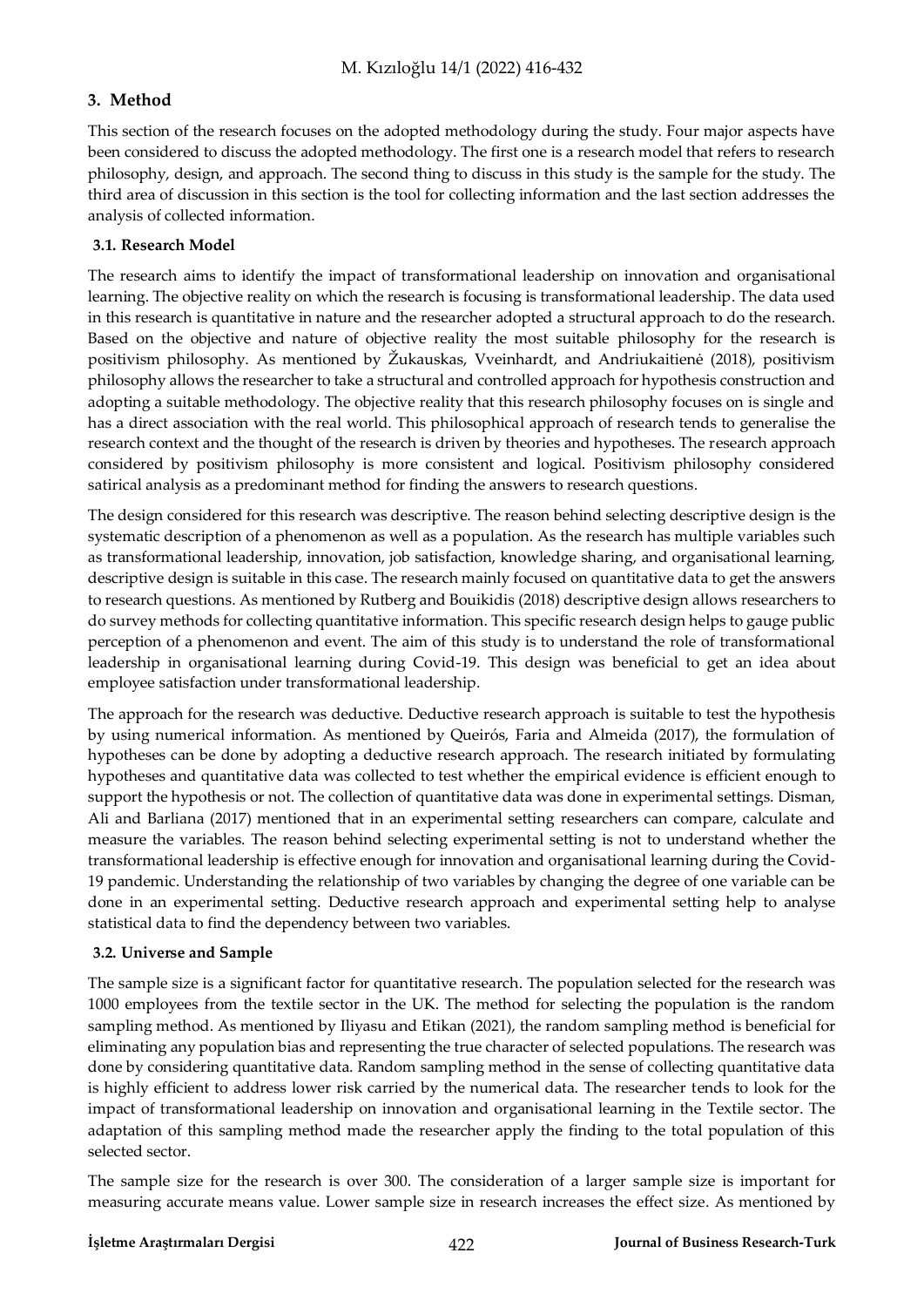Rutberg and Bouikidis (2018), the probability of undermining the external and internal validity of the research is higher in lower sample size. This is the reason the researcher selected more than 300 samples for the study.

# **3.3. Data Collection Tools**

An application was made for the permission of the Ethics Committee regarding the study and it was stated that there was no objection in terms of ethics in the field study with the decision of the Ethics Committee of Pamukkale University Rectorate, dated 22.09.2021 and numbered 68282350/22021/G017. The selection of an appropriate data collection tool is important in research because it ensures the way to collect information and explain the character of research samples. As mentioned by Zhang *et al*. (2017) the analytical approach of research is highly dependent on the data collection method. The proper use of data collection tools helps in order to get the answers to research problems. It is also beneficial for evaluating research outcomes as well as testing research hypotheses. The adopted data collected tool in the research needs to measure the general states of the research context and should not be limited to any specific events or cases.

The research was based on quantitative data that is collected by using the survey method on over 300 samples. The use of the survey method is useful to collect comprehensive information from the target population or sample. The larger sample size ensures the validity of the information collected by doing the survey method. As the Covid-19 pandemic is still going on, online platforms are used to do the survey. The data was collected by developing a questionnaire in google form. 17 questions are there in the questionnaire and all the questions are relevant for the research purpose. The link to fill the questionnaire was provided to the samples by using social media platforms and email. The data collection method used in this study is reliable enough to draw proper conclusions from the study and find the answers to research questions.

There are mostly three reasons behind selecting the online survey method as a suitable data collection tool. The first reason is the cost-effectiveness of the online survey method. Google form is free for use and it is userfriendly. The second reason is it helps to reach more samples as most of the people use social media and other online communication platforms (Zhang *et al*. 2017). The third reason is the lack of chance to do face-to-face interactions during the Covid-19 pandemic. The data gathering is more convenient in the survey method and representativeness is higher in the survey method. Survey method ensures more precise calculation and can be done remotely (Zhang *et al*. 2017).

# **3.4. Analysis of Data**

The research has been done by considering only quantitative data collected from over 300 samples by using the survey method. Three statistical methods were considered for doing the analysis in this research. The methods are Regression, Descriptive Statistics, and Inferential Statistics. The software used for the statistical analysis during the study is Microsoft excel. All three statistical methods were done by using this software. The software is effective to process the raw data in readable format (Laverty and Kelly, 2019).

The Regression was done in this case to predict the continuous dependent variable from the selected independent variables in the study. The independent variables used in this study were continuous. According to Ong and Puteh (2017), continuous independent variables are those variables that take any of the values between its maximum values and minimum value. The independent variable for the study is transformational leadership and the dependent variables are innovation, job satisfaction, organisational learning and knowledge sharing. The multiple R value 1 refers to a strong positive relationship between the variables whereas -1 refers to a strong negative relationship. The R square value in the regression refers to the explanation of dependent variables by independent variables (Ong and Puteh, 2017).

The survey form was developed for doing a quantitative study. According to Ong & Puteh (2017), quantitative study is a way to research by adopting the data collection process and analysis for numerical information. The likert scale was used in the survey form. As Microsoft Excel software was used in this study all the text in the survey responses were converted into numbers. Before the analysis, every response was a change in number in Excel sheets. The collection of number data helps in the generalization of a phenomenon across a population or samples. Both descriptive and inferential statistics were used in the quantitative study. The reason behind doing a quantitative study is to develop a cause-effect relationship between the variables considered in the study. The survey form was made by focusing on object-oriented questions that relate to the research objectives.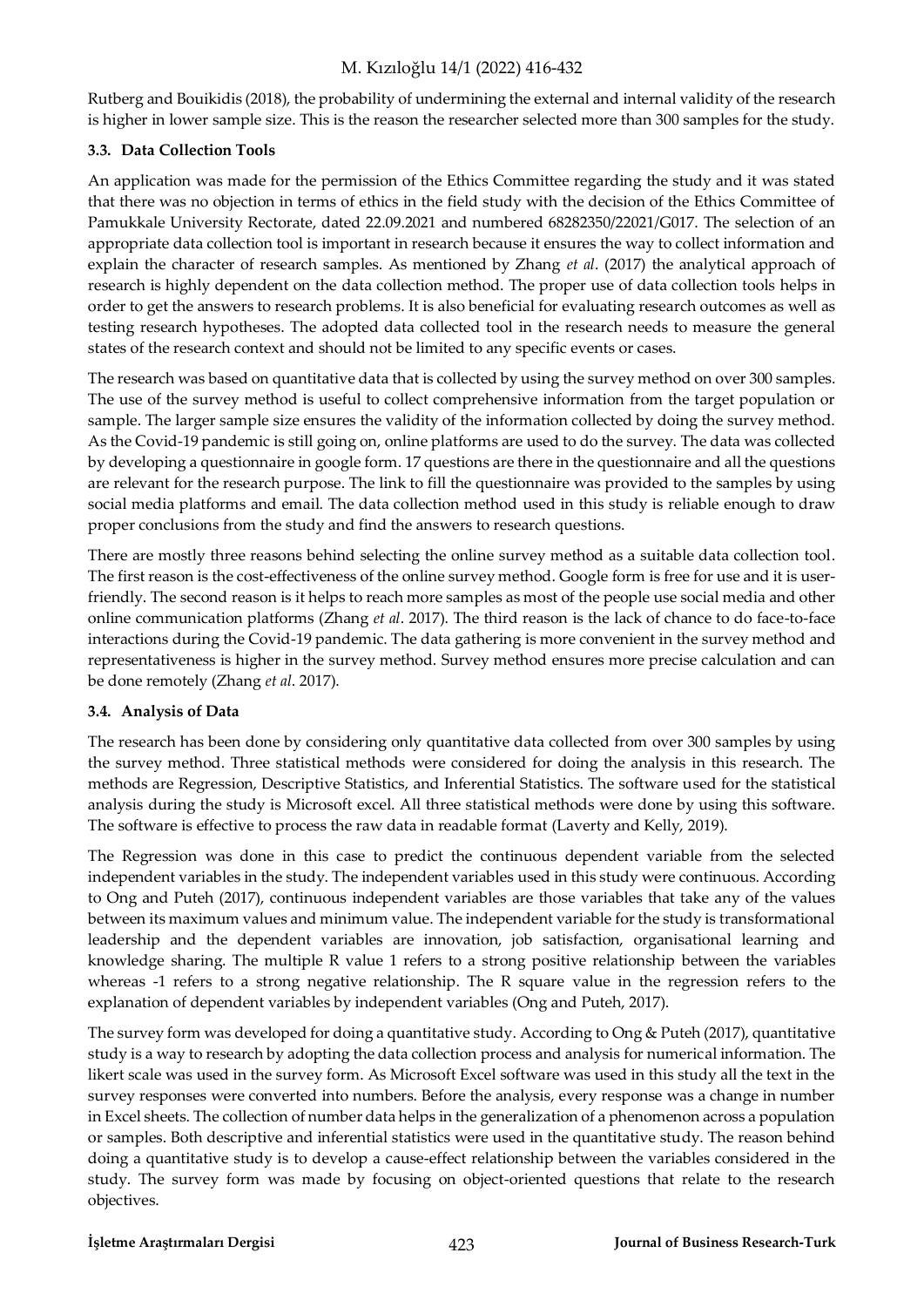The philosophical stance for the research to understand transformational leadership impact on the innovation and organisational learning is positivism philosophy. The study was done by collecting quantitative data. Deductive approach was selected to test the hypothesis by analysing collected information statistically. The design of the research was descriptive in nature. Among 1000 populations over 300 samples were selected for the research. A survey method was used by the researcher on 300 samples for collecting quantitative information. The selection of samples during the research was done by using a random sampling method. Microsoft excel software was used for the statistical analysis. Regression, descriptive statistics and inferential statistical analysis were done in this research.

### **4. Findings**

#### **4.1. Research Problems and Potential Solutions**

The research is focusing on the effect of transformational leadership on innovation as well as organisational learning during the Covid-19 pandemic. The problems that the research is focusing on are issues like growth and value reduction, innovation, the gap in supply-chain, and employee engagement during the Covid-19 pandemic. It was found from the literature review that the global textile sector has faced a huge gap in the supply chain during this time. The term supply chain is not only considering import and export of raw materials but also considering the supply of readymade products. The global trade value of the textile industry due to Covid-19 was reduced by 3% (unctad.org, 2021).

81% of the textile companies shifted their focus to source local products. The change in the supply chain enhanced the requirement of innovation in the textile manufacturing process. Eliyana and Ma'arif (2019) said that any sort of the change in an organisation needs proper leadership to facilitate all the requirements. During the Covid-19 period, 40% of the textile businesses shifted their market from international to domestic dimensions. The change was not only associated with the production but also related to the market size and dimensions. As mentioned by Li *et al*. (2019), transformational leadership helps employees to engage more with the work and increases innovative behaviour. The change in leadership approach towards transformational leadership can be a potential solution to deal with the issues that arose due to the covid-19 pandemic.

The research has answered the solution of the innovation crisis in an organisation by adopting a potential leadership approach. According to Ojha, Acharya and Cooper (2018), organisational learning is gaining knowledge regarding the change in market and environment as well as environment. Due to Covid-19 customer tendencies of shopping got changed exponentially. It is highly required to address the change and manage human resources to increase organisational efficiency. Knowledge sharing among the employees to facilitate any operation in an organisation is also considered as a potential solution of crisis management during Covid-19. The purpose of innovation during this time is only to increase company efficiency but also portrays the increase in company revenue.

The research considered the issue like limited workforce during Covid-19 and the dealing with challenges due to Covid-19. As stated by Top, Abdullah and Faraj (2020), transformational leadership helps to manage workforce shortage by making employee motivation higher. It is used as a solution to deal with limited workforce problems.

Another problem that the research is trying to find the solution to is the way for enhancing employee performance and work engagement by transformational leadership. According to Top, Abdullah and Faraj (2020), leadership is not only managing a team or finding solutions to any problem faced by the team member but also looking for engaging employees and motivating them to work. The study addresses the impact of employee freedom for decision-making on job satisfaction and overall performance. During Covid-19 the management of organisational operation with a limited workforce is a difficult task to perform. The way transformational leadership manages this workforce and overall operation could be a potential solution to deal with organisational difficulties.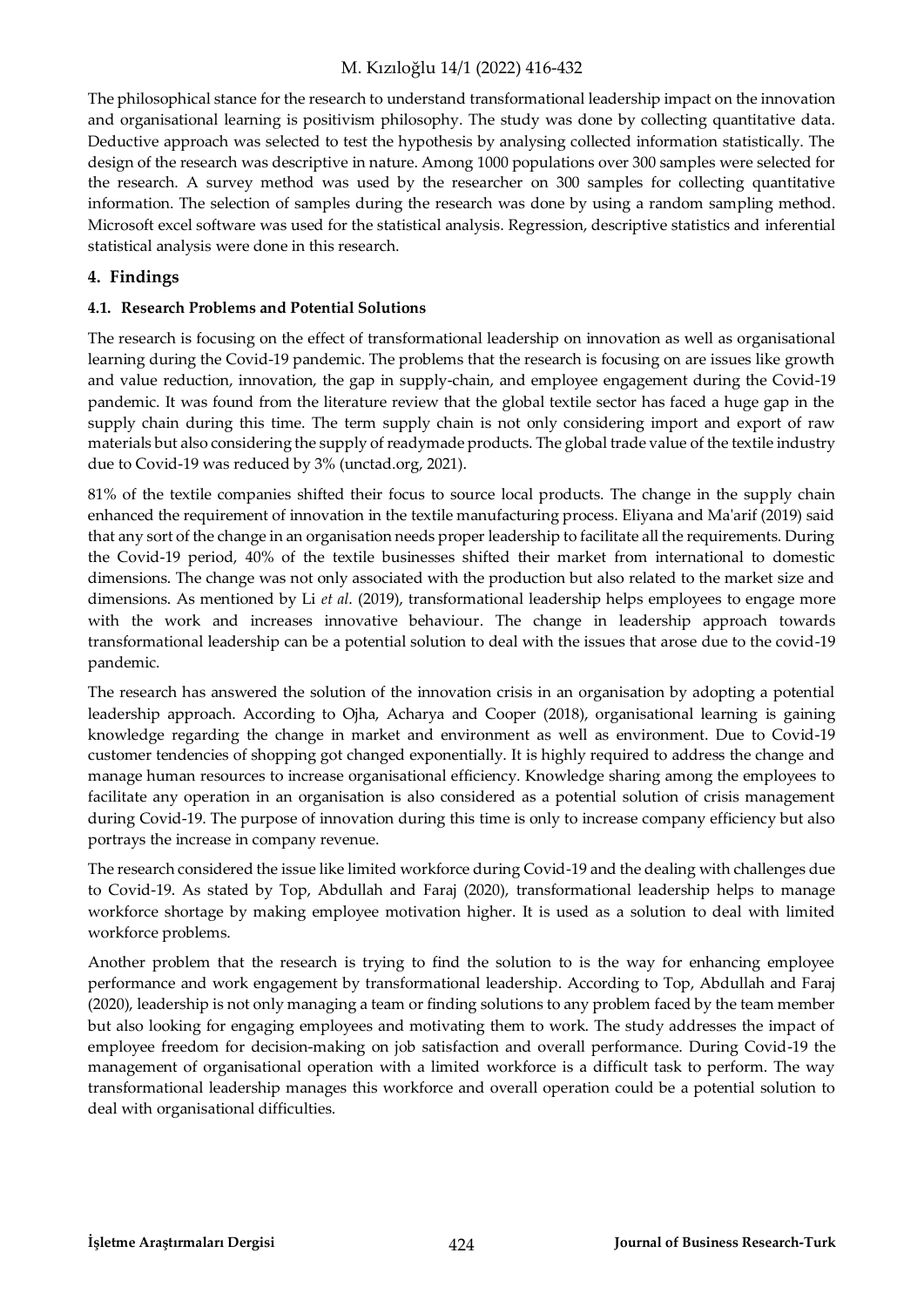#### **4.2. Findings and Results**

| ־ר                    |                                         |                |             |             |
|-----------------------|-----------------------------------------|----------------|-------------|-------------|
| <b>SUMMARY OUTPUT</b> |                                         |                |             |             |
| Regression Statistics |                                         |                |             |             |
| Multiple R            |                                         |                | 0.261542955 |             |
| R Square              |                                         |                | 0.068404717 |             |
|                       | <b>Adjusted R Square</b><br>0.065289014 |                |             |             |
| Standard Error        | 1.11808374                              |                |             |             |
| Observations          | 301                                     |                |             |             |
|                       | Coefficients                            | Standard Error | t Stat      | $P$ -value  |
| Intercept             | 1.764721307                             | 0.171282019    | 10.30301559 | 1.67705E-21 |
| X Variable 1          | 0.39335481                              | 0.083949765    | 4.685597509 | 4.24481E-06 |

#### **Table 1:** Regression Statistics between Question 4 and Question 5

Considering free decision-making and job satisfaction as two variables, the multiple R value is 0.2. The multiple R-value greater than 0 refers to the fact that job satisfaction of employees has a strong positive relationship with free decision-making. The standard error calculated between these two variables is 1.1 which means that most of the responses made by the samples lie near the regression line. Transformational leadership quality does affect employee satisfaction in the workplace. The positive relationship between job satisfaction and employees' freedom of making decisions based on their requirements and situation refers to the requirement of transformational leadership in the workplace.

|                              | Question 4   | Question 5  |
|------------------------------|--------------|-------------|
| Mean                         | 1.890365449  | 2.508305648 |
| Variance                     | 0.591273533  | 1.337430786 |
| <b>Observations</b>          | 301          | 301         |
| Pearson Correlation          | 0.261542955  |             |
| Hypothesized Mean Difference | $\Omega$     |             |
| df                           | 300          |             |
| t Stat                       | -8.861899953 |             |
| $P(T \le t)$ one-tail        | 3.55436E-17  |             |
| t Critical one-tail          | 1.649948674  |             |
| $P(T \le t)$ two-tail        | 7.10872E-17  |             |
| t Critical two-tail          | 1.967902947  |             |

The Pearson correlation between variables free decision-making and job satisfaction of employees is 0.26 which is higher than 0. It is referring that employees' job satisfaction is highly related to free decision-making. However, the t Stat value is referring to the fact that despite having a strong positive relationship, employees' satisfaction in their job has no dependency on free decision making allowance.

| Table 3: Regression Statistics between Question 6 and Question 8 |              |                |             |             |  |
|------------------------------------------------------------------|--------------|----------------|-------------|-------------|--|
| <b>SUMMARY OUTPUT</b>                                            |              |                |             |             |  |
| Regression Statistics                                            |              |                |             |             |  |
| Multiple R                                                       |              |                | 0.190908364 |             |  |
| R Square                                                         |              |                | 0.036446004 |             |  |
| <b>Adjusted R Square</b>                                         |              | 0.033223415    |             |             |  |
| Standard Error                                                   |              | 0.794978856    |             |             |  |
| <b>Observations</b>                                              |              | 301            |             |             |  |
|                                                                  | Coefficients | Standard Error | t Stat      | $P$ -value  |  |
| Intercept                                                        | 1.418588853  | 0.101788149    | 13.93667994 | 2.32124E-34 |  |
| X Variable 1                                                     | 0.127430409  | 0.037892264    | 3.362966355 | 0.000871505 |  |
|                                                                  |              |                |             |             |  |

**Table 3:** Regression Statistics between Question 6 and Question 8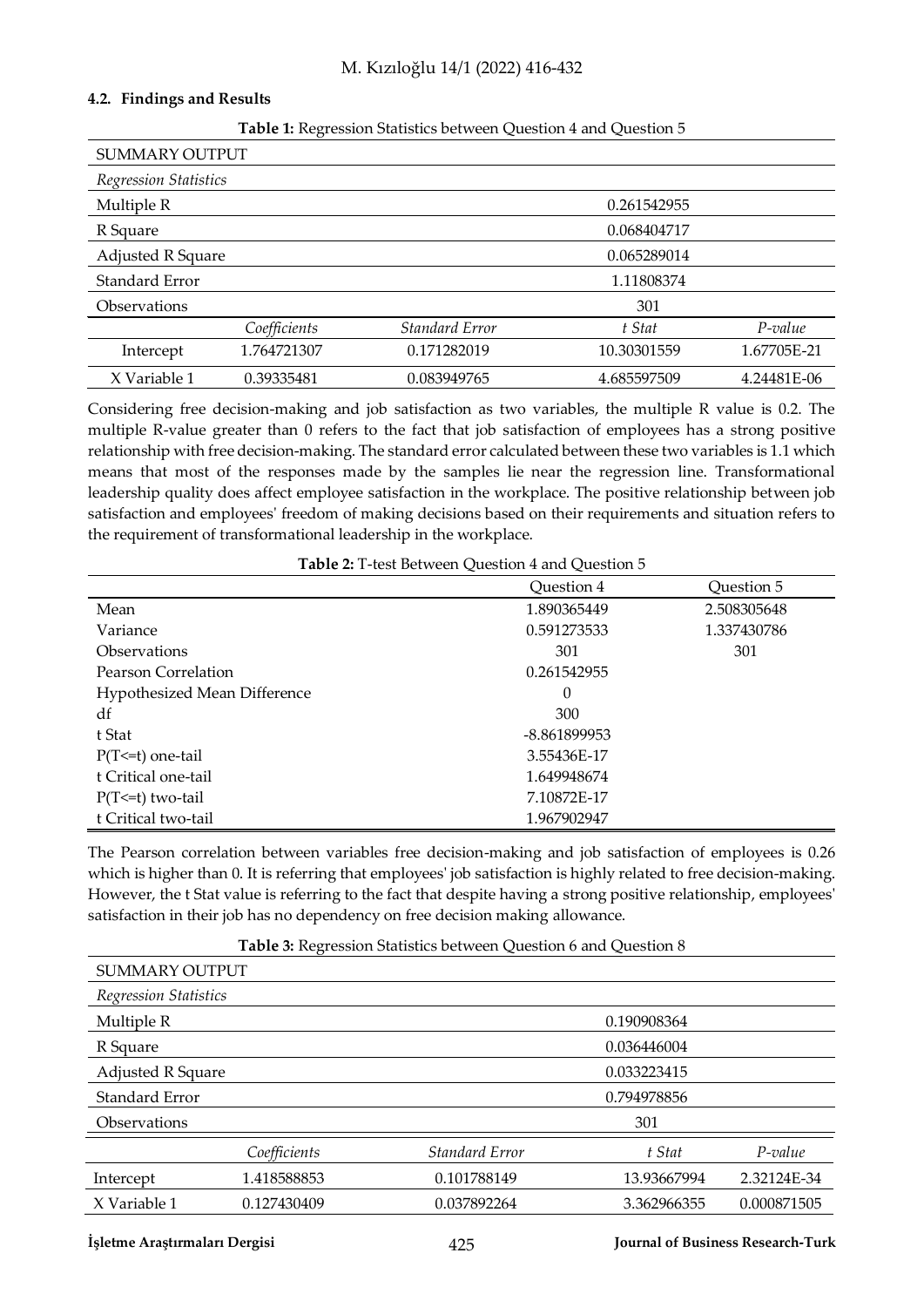The independent variable to understand the impact of transformational leadership on work performance and innovation was employee perception of transformational leadership on workability enhancement. The dependent variable in that case was leaders' allowance to take innovation steps by employees. The multiple R value obtained by doing regression analysis is 0.19 which is between 0 and 1. That refers to the strong positive relationship between transformational leadership and organisational innovation. It is also referring that employees' freedom to take innovative steps while countering any difficult or diverse situation enhances employees' work performances. The P-value for the regression of these two variables is 0.0008. The P-value is lesser than 0.05 which is referring to the relationship between transformational leadership in work performance enhancement and innovation statistically significant. The significant P-value rejects the null hypothesis and supports the alternative hypothesis which states that transformational leadership allows the workforce to manage crises in innovative ways.

| Table 4: T-test Between Question 6 and Question 8 |             |             |  |
|---------------------------------------------------|-------------|-------------|--|
|                                                   | O. 6        | Q.8         |  |
| Mean                                              | 2.398671096 | 1.724252492 |  |
| Variance                                          | 1.467198228 | 0.653709856 |  |
| <b>Observations</b>                               | 301         | 301         |  |
| Pearson Correlation                               | 0.190908364 |             |  |
| Hypothesized Mean Difference                      | $\Omega$    |             |  |
| df                                                | 300         |             |  |
| t Stat                                            | 8.85256712  |             |  |
| $P(T \le t)$ one-tail                             | 3.79814E-17 |             |  |
| t Critical one-tail                               | 1.649948674 |             |  |
| $P(T \le t)$ two-tail                             | 7.59629E-17 |             |  |
| t Critical two-tail                               | 1.967902947 |             |  |

It can be said that the leadership approach taken by the leaders and managers has a significant impact on the innovative behaviour of employees in an organisation. It also allows the organisation to deal with different issues in new productive ways. As mentioned by Alrowwad and Abualoush (2020), the use of employees' intellectual capital gets enhanced due to transformational leadership. The Pearson correlation between transformational leadership impact on work performance and taking innovative steps in the workplace is 0.19 which is referring to the strong positive relationship between the variables. The t Stat value is positive, which is referring to the fact that taking innovative steps in the workplace is highly dependent on transformational leadership. The lower standard error of the responses shows that most of the responses are close to the mean value.

| <b>Lavie 5.</b> Regression Juansucs Detween Question To and Question 17 |                                   |                |                |             |
|-------------------------------------------------------------------------|-----------------------------------|----------------|----------------|-------------|
| <b>SUMMARY OUTPUT</b>                                                   |                                   |                |                |             |
| <b>Regression Statistics</b>                                            |                                   |                |                |             |
| Multiple R                                                              | 0.054748125                       |                |                |             |
| R Square                                                                |                                   |                | 0.002997357    |             |
|                                                                         | Adjusted R Square<br>$-0.0003371$ |                |                |             |
| Standard Error                                                          | 1.174583088                       |                |                |             |
| 301<br><b>Observations</b>                                              |                                   |                |                |             |
|                                                                         | Coefficients                      | Standard Error | t Stat         | P-value     |
| Intercept                                                               | 3.22053035                        | 0.156857263    | 20.53159857    | 4.69354E-59 |
| X Variable 1                                                            | $-0.080277605$                    | 0.084671591    | $-0.948105551$ | 0.343841362 |

**Table 5:** Regression Statistics between Question 16 and Question 17

The two variables selected in that case are leaders' acceptance of employees' suggestions and job satisfaction. The dependency and relationship between these two variables are examined by doing regression analysis. It was identified that the M square value of these two variables is 0.05 which is positive. Deriving the M square value it can be said that job satisfaction has a strong positive relationship with leaders' acceptance of team members' suggestions. Afriyie, Du and Musah (2019) stated that transformational leadership has a moderating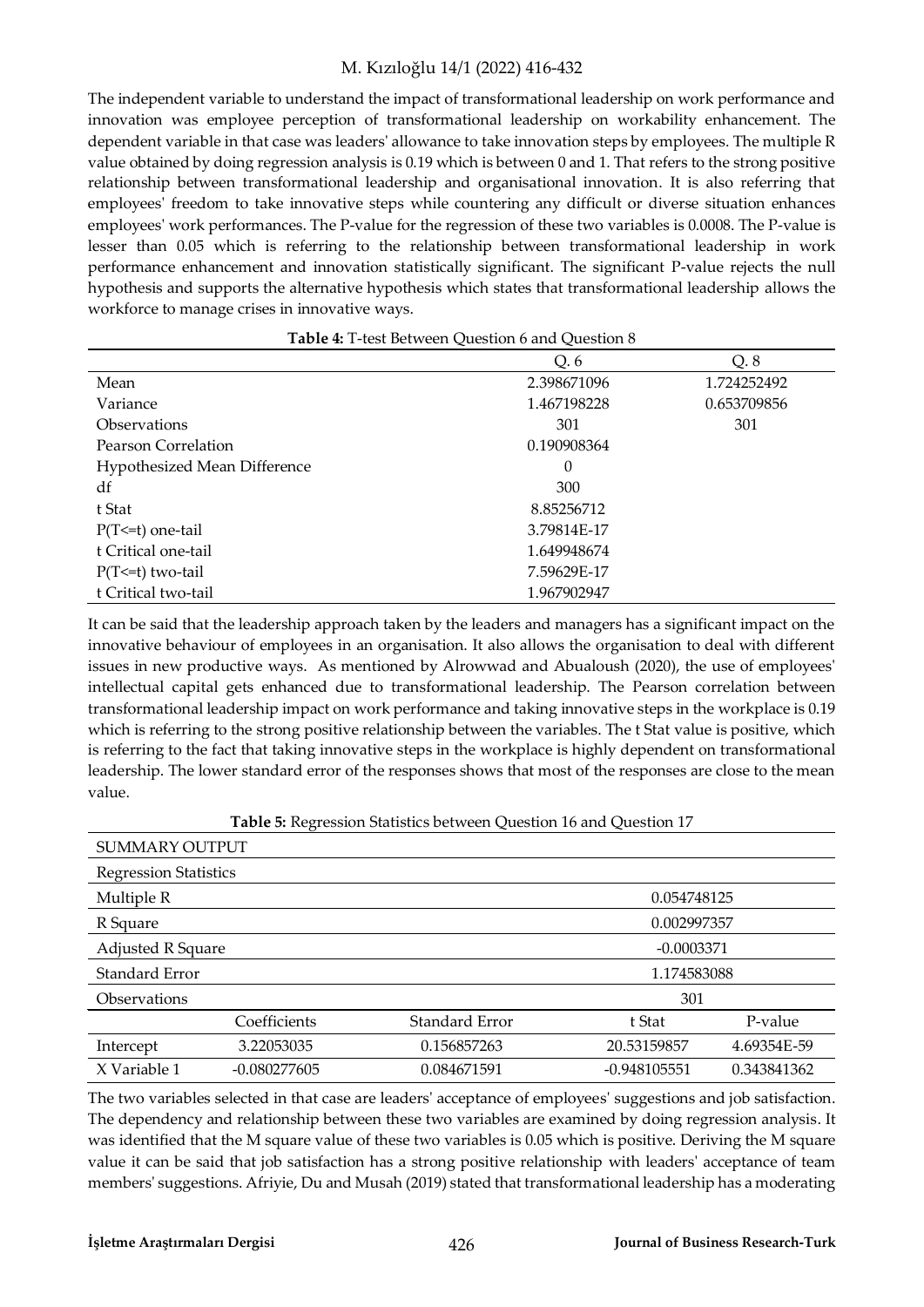effect on the innovation by employees and job satisfaction. The authors further mentioned that this approach of leadership also influences work engagement.

**Table 6:** T-test Between Question 16 and Question 17

|                                     | Q. 16          | Q. 17       |
|-------------------------------------|----------------|-------------|
| Mean                                | 1.671096346    | 3.086378738 |
| Variance                            | 0.641461794    | 1.379180509 |
| <b>Observations</b>                 | 301            | 301         |
| Pearson Correlation                 | $-0.054748125$ |             |
| <b>Hypothesized Mean Difference</b> | 0              |             |
| df                                  | 300            |             |
| t Stat                              | -16.84948714   |             |
| $P(T \le t)$ one-tail               | 1.36113E-45    |             |
| t Critical one-tail                 | 1.649948674    |             |
| $P(T \le t)$ two-tail               | 2.72226E-45    |             |
| t Critical two-tail                 | 1.967902947    |             |

The Pearson correlation of these two variables has come out negative by doing t-test. The Pearson correlation is suggesting that these two variables have no such significant relationship between them. The P-value has come out 0.34 which is higher than 0.05. That is referencing poor significance between these two variables. The t-Stat value that came out, in this case, is negative, also referring to no dependency between two variables.

| SUMMARY OUTPUT               |              |                |             |             |
|------------------------------|--------------|----------------|-------------|-------------|
| <b>Regression Statistics</b> |              |                |             |             |
| Multiple R                   | 0.208672539  |                |             |             |
| R Square                     | 0.043544229  |                |             |             |
| <b>Adjusted R Square</b>     | 0.04034538   |                |             |             |
| Standard Error               | 0.740537186  |                |             |             |
| <b>Observations</b>          | 301          |                |             |             |
|                              | Coefficients | Standard Error | t Stat      | P-value     |
| Intercept                    | 1.334143082  | 0.098369135    | 13.5626188  | 5.51089E-33 |
| X Variable 1                 | 0.125060905  | 0.033896364    | 3.689507934 | 0.000266891 |

**Table 7:** Regression Statistics between Question 14 and Question 15

Covid-19 affected almost every operational business sector. The relationship and dependency between leadership issue and limited workforce management were measured in this study. It was found that 51.2% of the respondents face leadership issues during the Covid-19 pandemic. 31.2% of samples agreed that their managers were able to handle a limited workforce to keep the business operational during the pandemic situation. The multiple R-value that came out, in this case, is 0.2 which is showing the strong positive relationship between leadership issues and limited workforce management during the Covid-19 pandemic. The P-value calculated in this case is 0.0002 which is much lower than 0.05 that makes the relationship between leadership issue and limited workforce management during Covid-19 statistically significant.

**Table 8:** t-test between Question 14 and Question 15 Q. 14 Q. 15 Mean 2.61461794 2.61461794 Variance 1.590985604 1.590985604 Observations 301 301 301 Pearson Correlation **0.208672539** Hypothesized Mean Difference 0  $df$  300 t Stat -12.45341023 P(T<=t) one-tail 2.79879E-29 t Critical one-tail and the control of the control of the control of the control of the control of the control of the control of the control of the control of the control of the control of the control of the control of the P(T<=t) two-tail 5.59758E-29 t Critical two-tail 1.967902947

#### **İşletme Araştırmaları Dergisi** 427 **Journal of Business Research-Turk**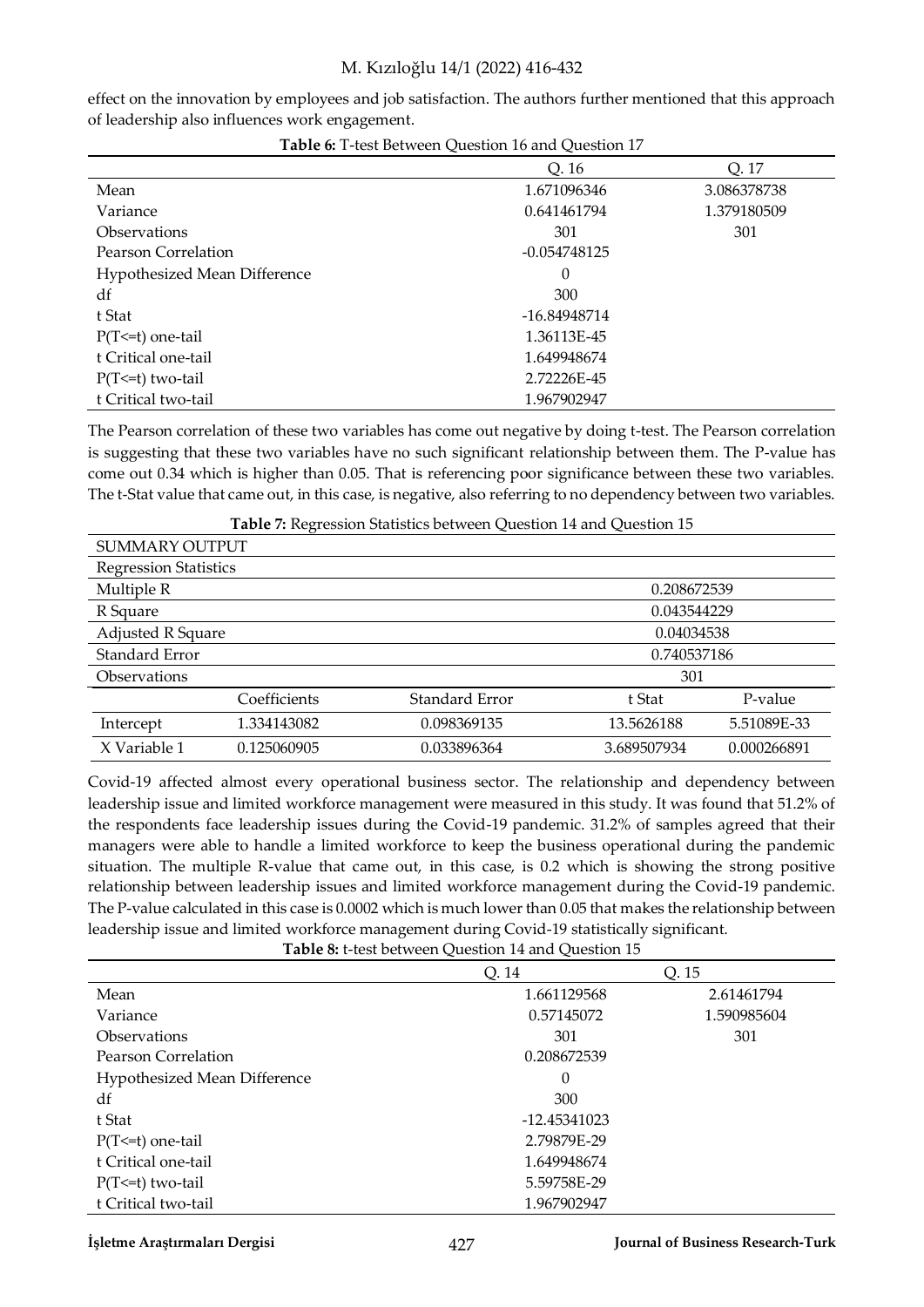The Pearson correlation between leadership issue and limited workforce management is 0.2. The Pearson correlation is also showing the strong positive relationship between the variables. The t-Stat value, in this case, came out negative which is defining that leadership issues during the Covid-19 pandemic are not dependent on a leader's capability to manage limited workforce.

### **4.3. Research Result Analysis**

The research aims to understand the way transformational leadership impacts innovation and organizational learning during the Covid-19 pandemic. As mentioned by Al Ahmad, Easa and Mostapha (2019), transformational leadership tends to provide employees freedom for making decisions based on their perception. The author further mentioned that it is important to understand the relationship between employees' freedom of decision-making and their satisfaction in the workplace. The first regression was done by considering free decision-making of employees as independent variables and job satisfaction as dependent variables. 301 samples were selected randomly for the study around which 35.5% of the employees stated that they are allowed to make decisions in the workplace. 39.9% of the employees responded that they are not allowed for decision-making in the workplace. Considering the variable job satisfaction it was found that only 33.2% of the samples agreed that they are satisfied with their managers' leadership approach.

The understanding of employee performance due to the transformational leadership approach was examined by considering leaders' allowance to the employee for taking innovation steps while dealing with an issue. As mentioned by Al-Husseini, El Beltagi and Moizer (2019), the approach of transformational leadership is beneficial for system innovation across multiple industries around the world. Al-Husseini, El Beltagi and Moizer (2019) focused on knowledge sharing between leader and employee is the major factor behind the employees' capabilities for taking innovative steps in different situations. 34.2% of the samples responded that their leaders actually help them to gain the knowledge associated with their job roles. The majority of the participants (50.2%) stated that they are allowed to make any innovative steps while dealing with a difficult situation. 34.2% of the samples agreed that the impact of transformational leadership can be seen in terms of enhancing employee work performances.

Most of the employees (53.8%) participating in the survey responded that the work engagement of an individual is highly dependent on leaders' acceptance of team members suggestions. Ardi *et al*. (2020) mentioned that transformational leadership allows an individual to express his or her suggestion in front of the leader. It enhances the value orientation of each employee which results in enhanced work engagement. The study has tried to examine the dependency between Leaders' openness towards team members' suggestions and the job satisfaction of the employees. Most of the employees around 31.2% are satisfied with their present job whereas 10.3% of the samples are highly satisfied with their jobs.

The collection of data for the research was done on employees in the textile industry. The result shows that the textile sector leader's openness towards tea member's suggestions does not influence job satisfaction. However, Yang and Yang (2019) mentioned that leadership has a high influence on job satisfaction. The authors further mentioned that employees feel more engaged with the work when leaders tend to accept their suggestions in workplace operations. A contrasting result can be seen in the study findings to the findings of previous research.

Observing the responses of over 300 participants from the textile industry, it can be said that the leadership approach has a significant impact on both organisational learning and innovation. It was found that job satisfaction of employees in the textile industry is highly related to the allowance of making decisions by the employees without the intervention of leaders. The null hypothesis got rejected by the findings of the research. The alternative hypothesis that refers to the allowance of crisis management in innovative ways by transformational leadership was provided in this study.

It was identified that leaders play a key role to make innovative steps in the workplace by employees. The alternative hypothesis which refers to the transformational leadership impact on organizational learning was proved by the study. It was identified that most of the case leaders play the key role to gain knowledge regarding different job roles of employees. It was found that leaders influence the work engagement of employees but do not influence job satisfaction in the textile industry. Further in the study, it was found that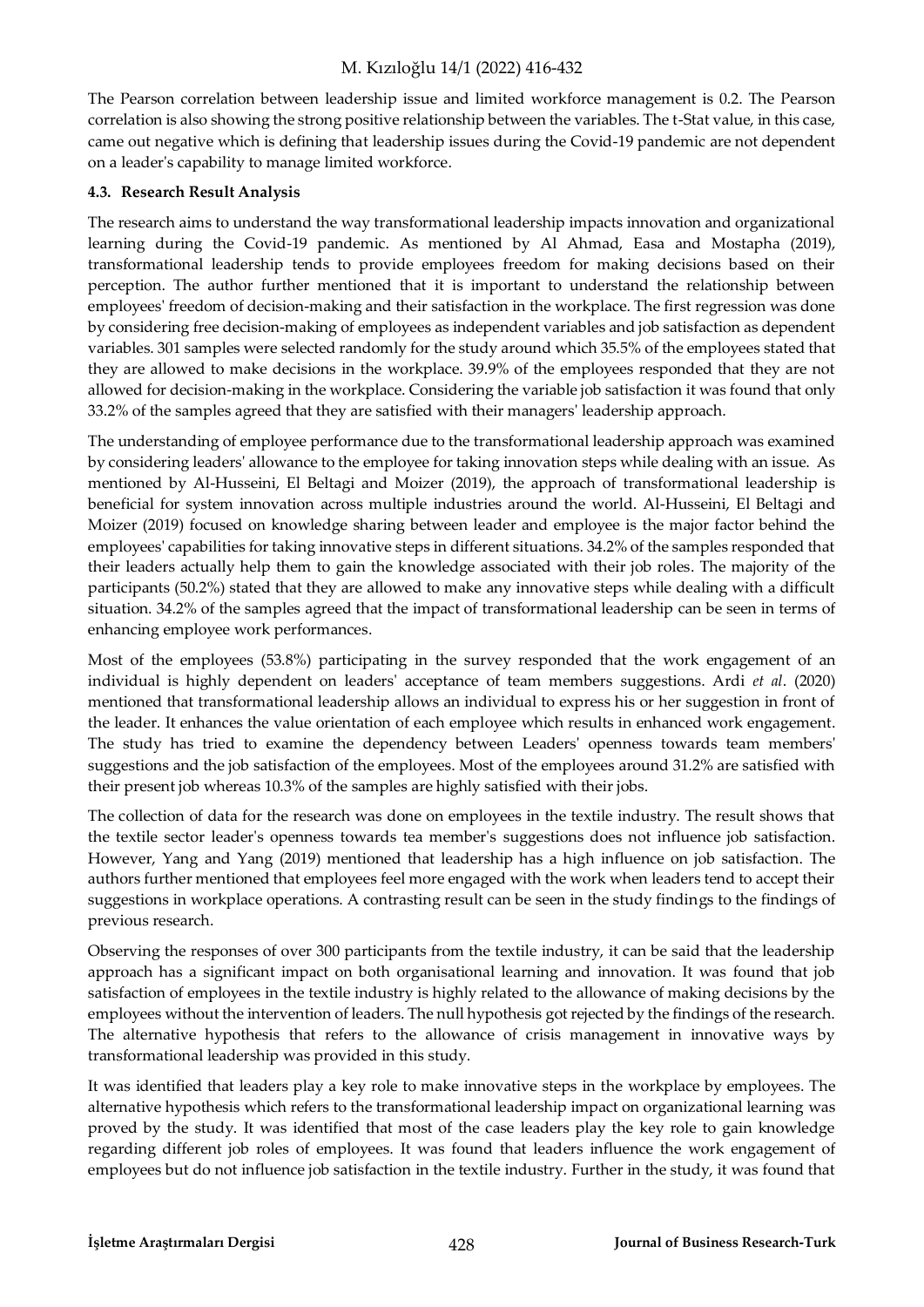leadership has a significant impact on the management of a limited workforce during the Covid-19 pandemic. Most of the employees faced leadership issues during this time.

# **5. Conclusion and Discussions**

# **5.1. Achieved Result Based on Findings**

The findings of the research are that transformational leadership allow employees to make decisions free from any intervention of higher authority. Employees' freedom to make decisions results in enhanced job satisfaction and work efficiency. The major impact of transformational leadership in a workplace is the enhancement of work performance. The increasing work performance of employees is associated with innovation and learning regarding specific job roles. Transformational leadership approach allows the workforce to take steps that are innovative and different from the traditional approach of problem-solving (Khan and Ismail, 2017). The study has found that during the Covid-19 pandemic most of the employees in the textile industry faced problems regarding leadership. During this time the major challenge that a leader faced was managing a limited workforce. The finding of the study is leaders allowance to take innovative steps and make employees gain knowledge regarding job roles helps in facing challenges arose by Covid-19.

# **5.2. Description of Research Problem**

There are two problems that were identified in the study. The first problem is the need for innovation to deal with the difficulties that arose due to Covid-19. The second problem is the enhancement of organisational learning during the Covid-19 pandemic. It was seen that due to Covid-19 the scarcity of workforce increased in almost every business sector. The study focuses on the use of transformational leadership to manage the difficulties an organisation is facing due to the Covid-19 pandemic. The management of a limited workforce and making employees engaged with the work by motivating themselves and increasing their interest were considered as two key aspects of transformational leadership in this case.

# **5.3. Discussion on the Similarities and Dissimilarities between Research Result and Literature Review**

The findings of the research have some similarities as well as dissimilarities with the literature reviewed previously. Bowers, Hall and Srinivasan (2017) stated that crisis management in an organisation is one of the key tasks of a leader. A leader needs to take suggestions from team members about the solution to an issue (Kim and Park, 2020). The study has found that transformational leadership allow employees to take innovative ways for solving issues during crises. Nam and Park (2019) mentioned that employees need to engage in organisational learning for dealing with diverse situations. The study found transformational leader provides space for knowledge sharing and organisational learning that results in innovation.

The major dissimilarity that was found between the study and literature review is no significant relationship between leaders' openness towards employees' suggestions and job satisfaction. Vashdi, Levitats and Grimland (2019) stated that employees in a workplace get more satisfied if the leader or manager allows them to share their perceptions and suggestions. It also results in better work performance and work engagement. Job satisfaction may not depend on leadership but leadership has a strong influence on the job satisfaction.

# **5.4. Answering Research Questions Based on Finding**

The first question that the research has asked is the way transformational leadership influences organisational learning. The first thing that transformational leaders do is motivate employees in the workplace. Employee motivation enhances work engagement. The increasing engagement with the work directly relates to the employee contribution in the workplace. The basic requirement of contributing to a workplace operation is learning. This is the way transformational leaders influence organisational learning and enhance innovation in a workplace.

The second question on which the study focuses is the way transformational leadership enhances workplace innovation. The research finding is that transformational leadership allows employees to make decisions on their own. Employees make decisions based on their perception and analysis of a situation. It results in innovative ways and process innovation in a workplace to deal with a situation.

The third question of the research is focusing on the enhancement of employee performance due to transformational leadership. The study found that transformational leadership is related to job satisfaction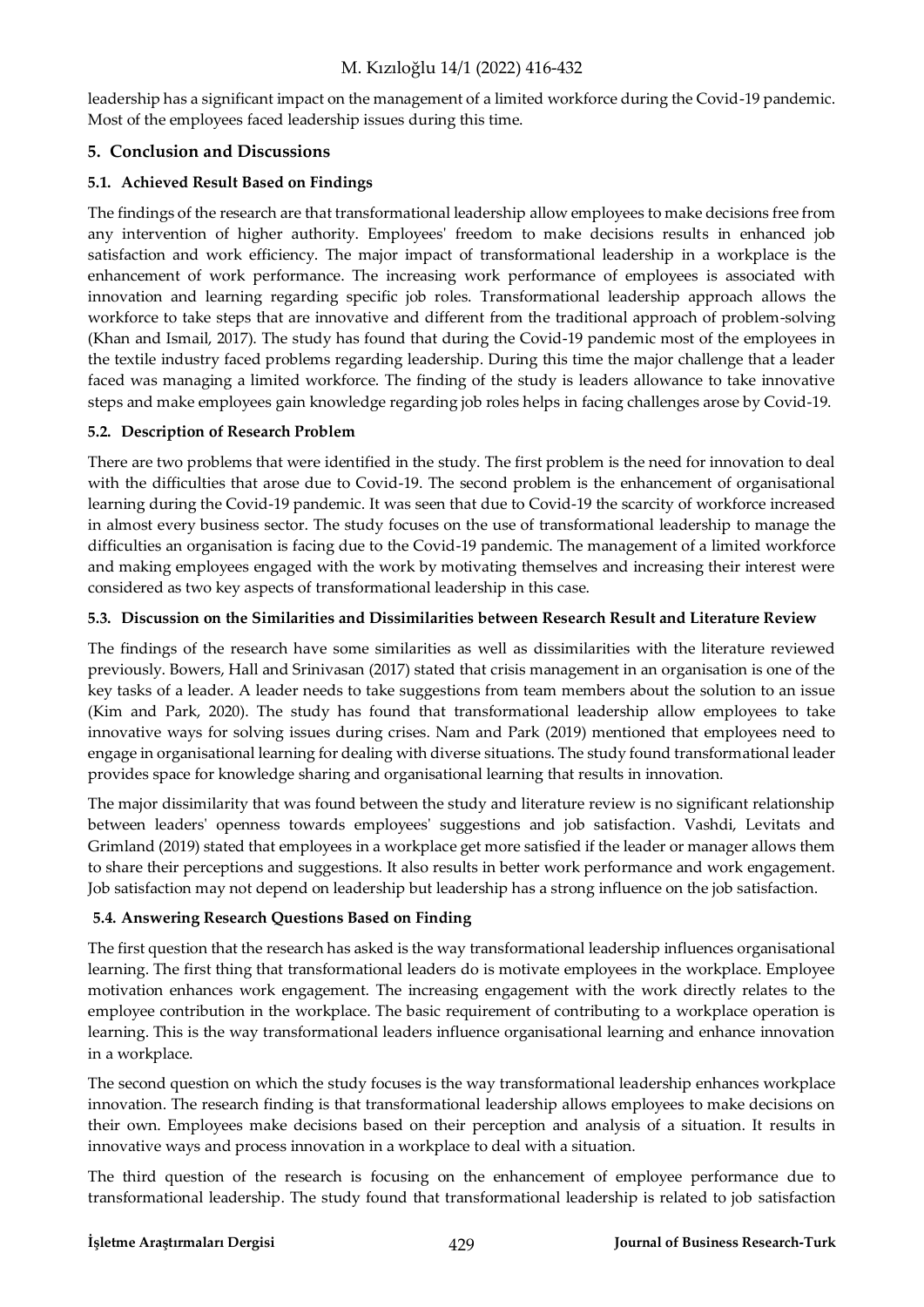and employee engagement. As mentioned by Van, Phong and Loan, 2018) employee engagement in the workplace tends to improve overall performances. The innovative ways to deal with a situation or business operation help in the increase of employee performances.

#### **5.5. Conclusion from Findings**

The study aims to understand the effect of transformational leadership on organisational learning and innovation during the Covid-19 pandemic. The impact of this specific leadership approach on learning and innovation was addressed by considering other factors like job satisfaction, work performance enhancement and work engagement. It was seen that transformational leadership allows the employees to make decisions based on their perceptions. Decisions based on individual perception result in innovative ways of solving a common issue (Alrowwad and Abualoush, 2020).

The study did not find any dependency between leadership issues and managing a limited workforce during the Covid-19 pandemic but it found a strong positive relationship between these two variables. The study has made it clear that organisational learning is one of the major factors for innovation. However, both organisational learning and innovation are dependent on the transformational leadership in the textile sector. As Covid-19 is a sudden incident that has a huge impact on every business sector it became important to deal with situations in an innovative way rather than concentrating on traditional methods.

#### **5.6. Next Step After the Research**

The research found out the role of transformational leadership in innovation and organisational learning during the Covid-19 pandemic. The research did not focus on the drawbacks of transformational leadership in crisis management. There is a scope to examine the impact of transformational leadership to revive a business after covid-19 impact in the business sector. This study focuses on innovation as a whole besides considering only process innovation or product innovation. Future research in this area can consider the role of organisational learning to enhance the innovative behaviour of employees during crisis or business difficulties. The impact of other leadership approaches on business can also be an area for further research.

#### **References**

- Afriyie, S., Du, J. and Musah, A. A. I. (2019). Innovation and marketing performance of SME in an emerging economy: the moderating effect of transformational leadership. *Journal of Global Entrepreneurship Research*, 9(1), 1-25.
- Ahmad, M. and Ejaz, T. (2019). Transactional and Transformational leadership impact on Organizational Performance: Evidence from Textile sector of Pakistan. *European Online Journal of Natural and Social Sciences: Proceedings*, 8(2), pp-97.
- Al Ahmad, S., Easa, N. F. and Mostapha, N. (2019). The effect of transformational leadership on innovation: evidence from Lebanese banks. *European Research Studies Journal*, 22(4), 215-240.
- Al-Husseini, S., El Beltagi, I. and Moizer, J. (2019). Transformational leadership and innovation: the mediating role of knowledge sharing amongst higher education faculty. *International Journal of Leadership in Education*, 1-24[. https://doi.org/10.1080/13603124.2019.1588381](https://doi.org/10.1080/13603124.2019.1588381)
- Alrowwad, A. A. and Abualoush, S. H. (2020). Innovation and intellectual capital as intermediary variables among transformational leadership, transactional leadership, and organizational performance. *Journal of Management Development.* Retrieved from: https://www.emerald.com/insight/content/doi/10.1108/JMD-02-2019-0062/full/html
- Ardi, A., Djati, S. P., Bernarto, I., Sudibjo, N., Yulianeu, A., Nanda, H. A. and Nanda, K. A. (2020). The Relationship Between Digital Transformational Leadership Styles and Knowledge-Based Empowering Interaction for Increasing Organisational Innovativeness. *International Journal of Innovation*, Creativity and Change, 11(3), 259-277.
- Atan, J. B. and Mahmood, N. (2019). The role of transformational leadership style in enhancing employees' competency for organization performance. *Management Science Letters*, 9(13), 2191-2200.
- Begum, S., Xia, E., Mehmood, K., Iftikhar, Y. and Li, Y. (2020). The impact of CEOs' transformational leadership on sustainable organizational innovation in smes: A three-wave mediating role of organizational learning and psychological empowerment. *Sustainability*, 12(20), 8620.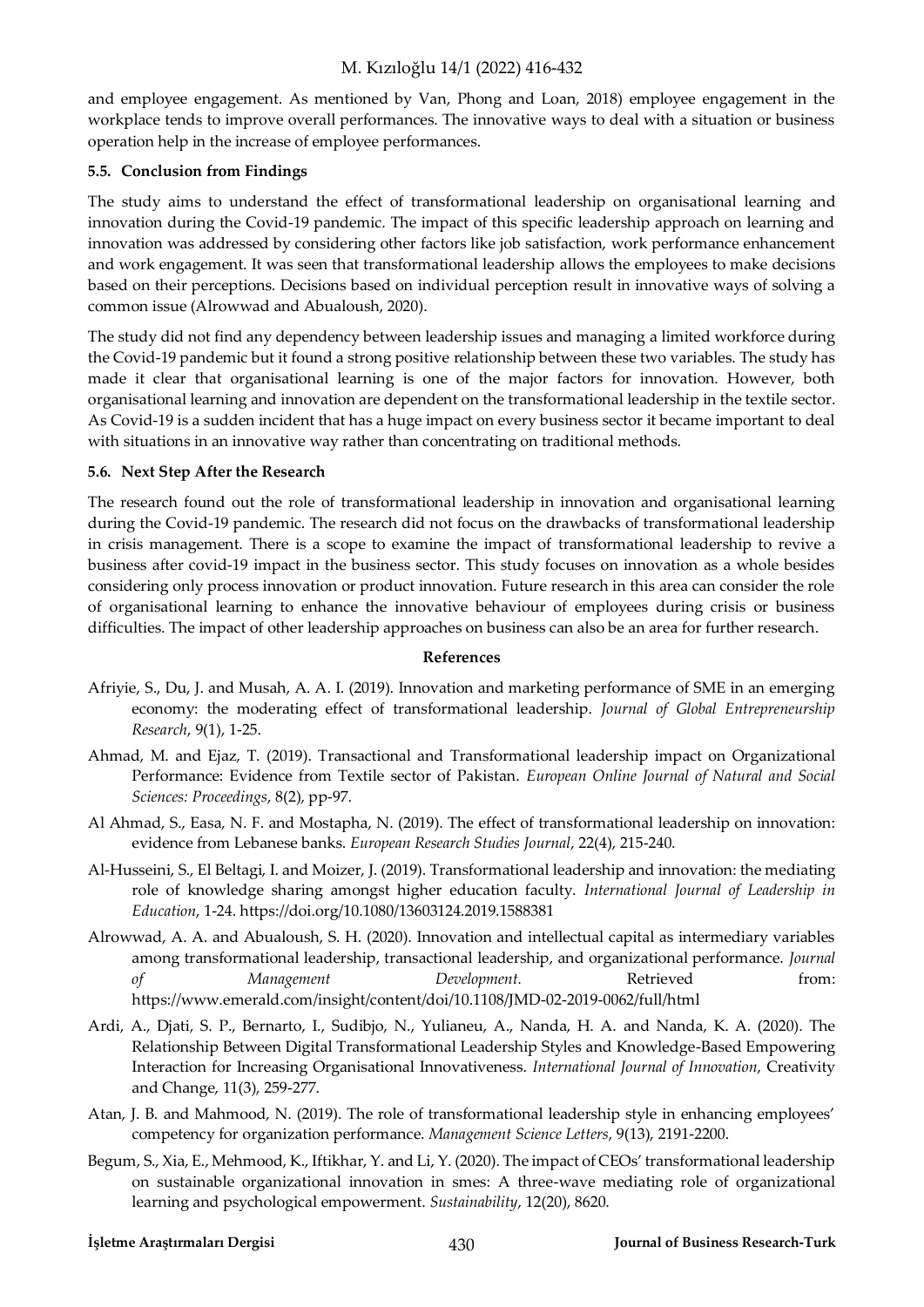- Bhaduri, R. M. (2019). Leveraging culture and leadership in crisis management. *European Journal of Training and Development*. Retrieved from: https://www.emerald.com/insight/content/doi/10.1108/EJTD-10-2018- 0109/full/html
- Birasnav, M., Chaudhary, R. and Scillitoe, J. (2019). Integration of social capital and organizational learning theories to improve operational performance. *Global Journal of Flexible Systems Management*, 20(2), 141- 155.
- Bowers, M. R., Hall, J. R. and Srinivasan, M. M. (2017). Organizational culture and leadership style: The missing combination for selecting the right leader for effective crisis management. *Business Horizons*, 60(4), 551-563.
- Budur, T. (2020). Effectiveness of transformational leadership among different cultures. *International Journal of Social Sciences & Educational Studies*, 7(3), 119-129.
- Buil, I., Martínez, E. and Matute, J. (2019). Transformational leadership and employee performance: The role of identification, engagement and proactive personality. *International Journal of Hospitality Management*, 77, 64-75.
- Chow, T. W., Salleh, L. M. and Ismail, I. A. (2017). Lessons from the major leadership theories in comparison to the competency theory for leadership practice. *Journal of Business and Social Review in Emerging Economies*, 3(2), 147-156.
- Cote, R. (2017). A comparison of leadership theories in an organizational environment. *International Journal of Business Administration*, 8(5), 28-35.
- Demir Seker, S., Nas Ozen, E. and Acar Erdogan, A. (2020). Jobs at Risk in Turkey: Identifying the Impact of COVID-19[. https://doi.org/10.1596/34360](https://doi.org/10.1596/34360)
- Disman, D., Ali, M. and Barliana, M. S. (2017). The use of quantitative research method and statistical data analysis in dissertation: an evaluation study. *International Journal of Education*, 10(1), 46-52.
- Eliyana, A. and Ma'arif, S. (2019). Job satisfaction and organizational commitment effect in the transformational leadership towards employee performance. *European Research on Management and Business Economics*, 25(3), 144-150.
- Farahnak, L. R., Ehrhart, M. G., Torres, E. M. and Aarons, G. A. (2020). The influence of transformational leadership and leader attitudes on subordinate attitudes and implementation success. *Journal of Leadership & Organizational Studies*, 27(1), 98-111.
- [Gutierrez-Gutierrez, L.J.,](https://www.emerald.com/insight/search?q=Leopoldo%20J.%20Gutierrez-Gutierrez) [Barrales-Molina, V.](https://www.emerald.com/insight/search?q=Vanesa%20Barrales-Molina) and [Kaynak, H.](https://www.emerald.com/insight/search?q=Hale%20Kaynak) (2018), The role of human resource-related quality management practices in new product development: A dynamic capability perspective, [International Journal of Operations & Production Management,](https://www.emerald.com/insight/publication/issn/0144-3577) 38 (1), pp. 43- 66.<https://doi.org/10.1108/IJOPM-07-2016-0387>
- Hadi, T. P. and Tola, B. (2019). The Effect of Transformational Leadership and Work Motivation on Innovative Behavior. IJHCM. *International Journal of Human Capital Management*, 3(2), 100-108.
- Hochbein, C. and Smeaton, K. S. (2018). An Exploratory Analysis of the Prevalence of Quantitative Research Methodologies in Journal Articles. *International Journal of Education Policy and Leadership*, 13(11), n11.
- Iliyasu, R. and Etikan, I. (2021). Comparison of quota sampling and stratified random sampling. Biom. Biostat. *Int. J. Rev*, 10, 24-27.
- Khan, S.A. and Ismail, W.K.W. (2017). To evaluate the impact of transformational leadership on organizational learning. *CLEAR International Journal of Research in Commerce & Management*, 8(9), 1-6.
- Kim, E. J. and Park, S. (2020). Transformational leadership, knowledge sharing, organizational climate and learning: an empirical study. *Leadership & Organization Development Journal*. Retrieved from: https://www.emerald.com/insight/content/doi/10.1108/LODJ-12-2018-0455/full/html
- Laverty, W. and Kelly, I. (2019). Using Excel to Explore the Effects of Assumption Violations on One-Way Analysis of Variance (ANOVA) Statistical Procedures. *Open Journal of Statistics*, 9(04), 458.
- [Le, P.B.](https://www.emerald.com/insight/search?q=Phong%20Ba%20Le) and [Lei, H.](https://www.emerald.com/insight/search?q=Hui%20Lei) (2019), Determinants of innovation capability: the roles of transformational leadership, knowledge sharing and perceived organizational support, *[Journal of Knowledge Management](https://www.emerald.com/insight/publication/issn/1367-3270)*, 23 (3), 527- 547.<https://doi.org/10.1108/JKM-09-2018-0568>